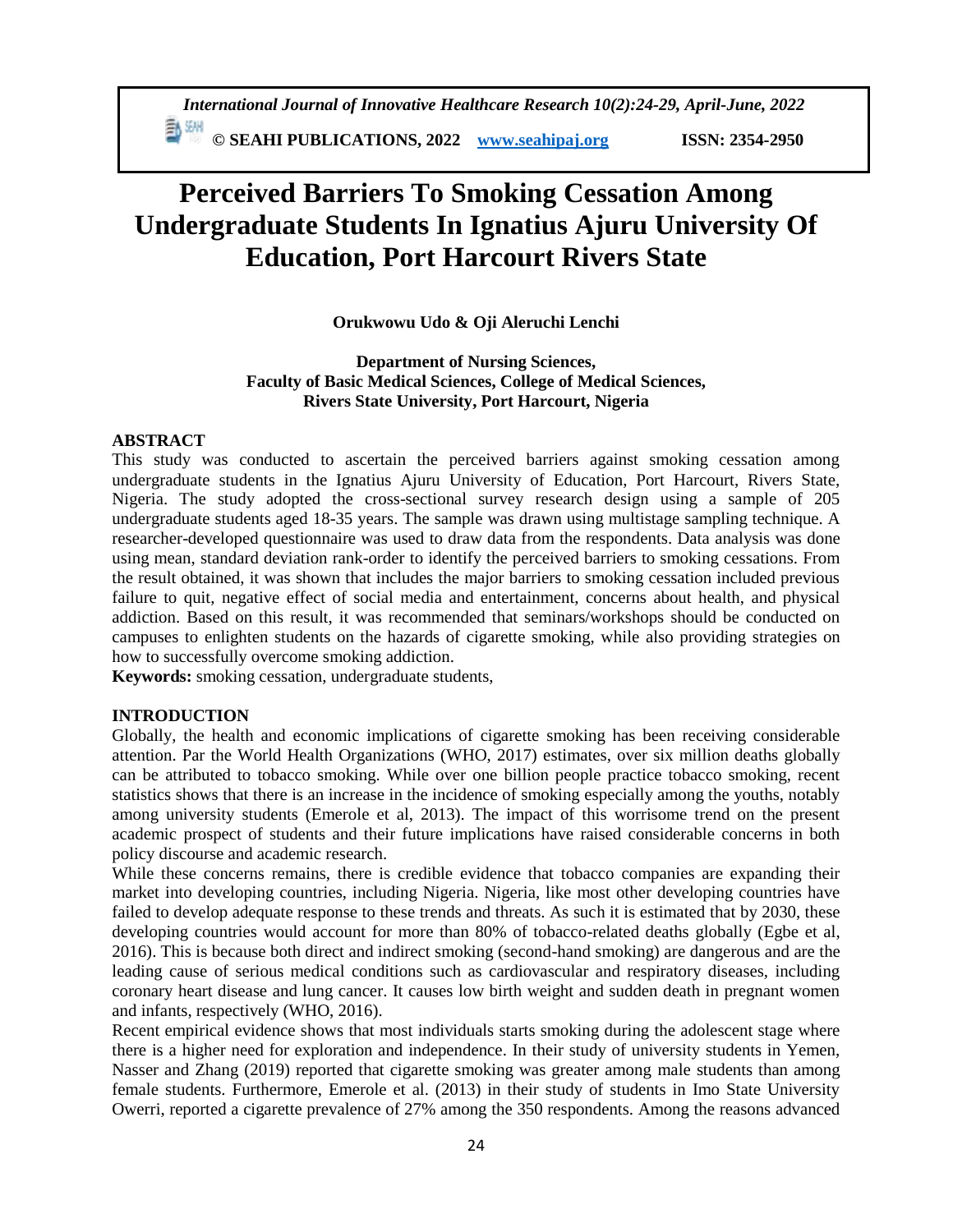## **Orukwowu & Oji***.***…..** *Int. J. Innovative Healthcare Res. 10(2):24-29, 2022*

for this relative low prevalence was the increased awareness of the health and social hazards associated with smoking. Furthermore, from their study, it was also reported that most of the individuals sampled admitted their desire to quit smoking, with some reporting failed attempts to quit. It has therefore become important to investigate on the barriers or obstacles against cigarette smoking among university students. However, the current study was conducted using students in Ignatius Ajuru University of Education.

Within the health behaviour literature, barriers are operationalized as factors or variables that prevent individuals from engaging in positive behaviour change. Broadly, barriers are categorized as either structural or individualized. This conceptualization of barrier is consistent with the Social Determinants of Health Framework (SDHF) which maintains that individuals' health actions are influenced by a combination of factors across different levels which ranged from individual genetic and physical characteristics, social and community networks, to broader influences of culture, socioeconomic determinants and the environment (Marmot, 2005). Utilizing this framework, this study recognizes that barriers limiting smoking cessation among undergraduate students could also be individual, social and cultural.

Previous studies have attempted to investigate some barriers to smoking cessation among different population with different results obtained. For instance, Cheau et al (2019) investigated on the barriers to smoking cessation among individuals attending a primary care setting in Malaysia. The study adopted a qualitative research design with data collected using semi-structured interview that were audio taped. Result from the study showed that five themes emerged on the barriers to smoking cessation which included personal and lifestyle factors, nicotine addiction, socio-cultural norms, misconception and failed assisted smoking efforts. Similarly, in their study using respondents from Pakistan, Hameed and Makih (2021) adopted a qualitative design to explore barriers to smoking cessation in marginalized communities of Islamabad and the possibility of their use of Harm Reduction Products (HRPs), primarily e-cigarettes. Data was collected from 48 respondents using the interview process. Result from the study showed that the major barriers to smoking cessation were peer pressure and friendship. Furthermore, lack of knowledge on smoking alternatives was identified to be a major reason for not seeking medical assistance for quitting smoking.

Adopting a quantitative approach towards establishing the barriers and motivation towards smoking cessation in Singapore and the role of physicians, Joshi et al (2010) used a sample of 175 physicians and 347 patient-smokers who completed a written questionnaire. The result from the study revealed that the top two major motivations cited by respondents for wanting to quit smoking were concern about their own health and concern about the health of family members and friends. The third reason given by patient-smokers was the cost of cigarettes. Similarly, Qidwai (2004) investigated on the perception of family practice patients on the barriers to smoking cessation in Pakistan. Data was collected from a sample of 100 patients using a questionnaire-based survey from the Khan University Hospital, Karachi, Pakistan. The result showed that the major obstacles against smoking cessations included craving for smoking, fear of inability to cope with stress, and increased irritability were identified as the major factors holding them back from smoking cessation.

A review of the studies above showed that previous researchers have attempted to investigate on some barriers against smoking cessation. However, none of the studies above have investigated on the barriers to smoking cessation among undergraduate students in Ignatius Ajuru University of Education in Port Harcourt, Rivers State, Nigeria. This study is imperative because Ignatius Ajuru is located in the heart of Port Harcourt Metropolis which have been reported to have a high prevalence level of cigarette smoking by Okagua et al (2016). Generally, many students who are in the youth phase of their lives start smoking out of curiosity, and many become habitual smokers during this period. Factors related to habitual smoking include the perception of cigarettes, a combined use of alcohol and drugs, intrafamilial linkage, and smoking by friends and parents. In particular, along with alcohol, smoking is known to be a gateway to other types of drug abuse. For these reasons, it is crucial to identify not only factors that drive smoking behaviour, but also barriers to smoking cessation among this special population. (Tucker et al, 2003). It is based on this observation that the present study sought to investigate on the barriers to smoking cessation among undergraduate students in the Ignatius Ajuru University of Education, Port Harcourt Rivers State.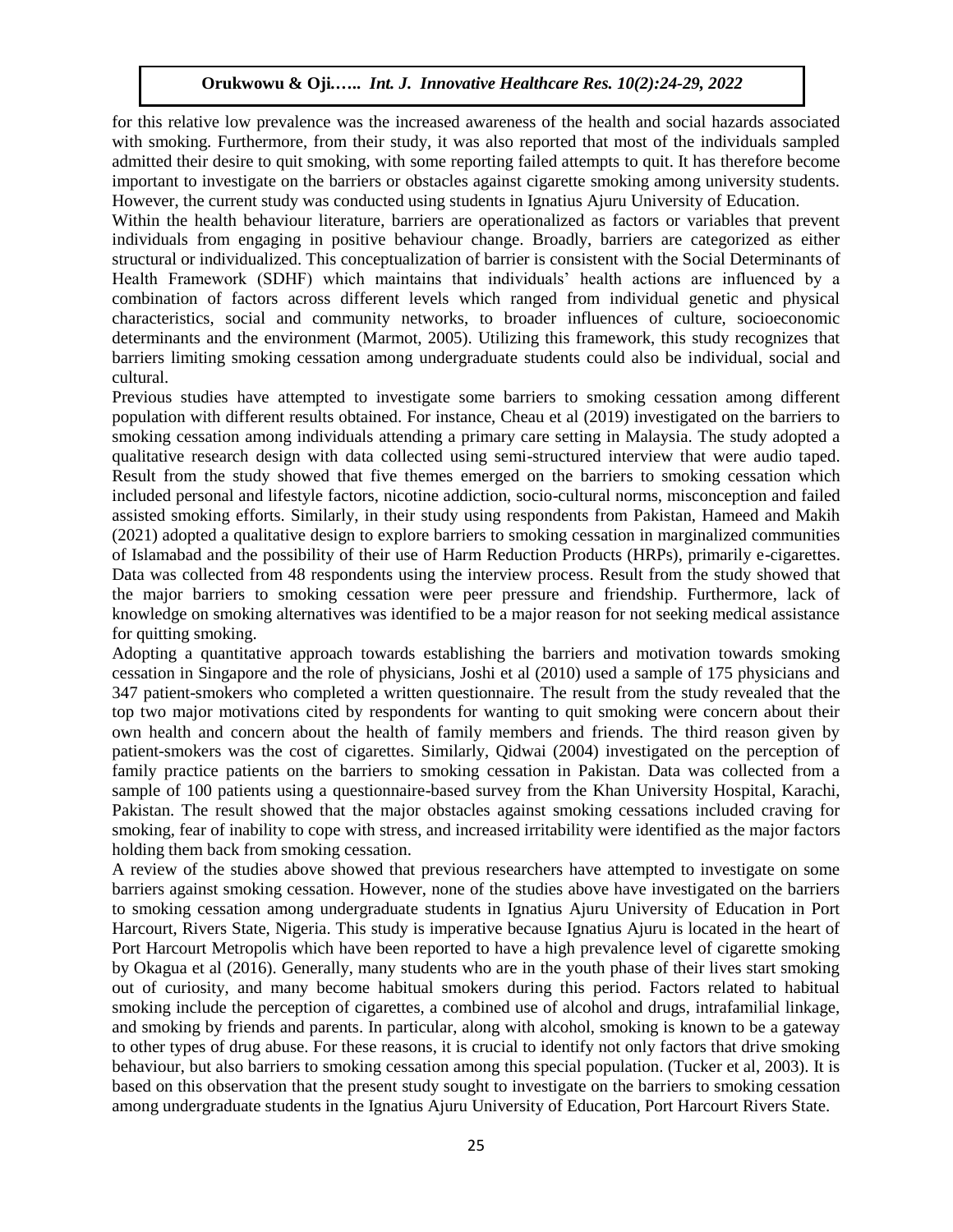## **Orukwowu & Oji***.***…..** *Int. J. Innovative Healthcare Res. 10(2):24-29, 2022*

## **METHODOLOGY**

A cross-section survey research design was adopted for this study using a sample of 205 undergraduate students aged 18-35. The sample was drawn using a multistage sampling technique involving stratified, simple random and convenience sampling techniques. Stratified sampling technique was used to draw a four faculties from the faculties in the institution. Thereafter, two departments were drawn using simple random sampling techniques from each faculty that was selected. Thereafter, convenience sampling technique was employed to draw a sample 100 students from each department. Effort was made to draw students from each academic level in the department to be included as the sample for the study. Finally, purposive sampling technique was used to draw the final sample of 205 respondents who self-reported as smokers. Smokers in this study referred to those who have been taken at least a stick of cigarette in the last three months.

Ethical clearance was obtained from the Research and Ethic Committee of the Ignatius Ajuru University of Education, as well as the deans of faculties and head of departments in the respective departments chosen for the study. Individual respondents were also provided with consent forms which assured their confidentiality and freedom to exit without any consequence.

The instrument for data collection was a researcher developed self-report questionnaire which sought to identify the barriers to cessation of smoking among undergraduates. The instrument was broadly divided into three broad sections. The first section contained spaces for demographic variables such as their age, sex, marital status, level of study, faculty of study and residence. The second section of the questionnaire sought to establish the various barriers to smoking cessation as obtained from the literature. This section was developed using a four-point Likert frequency scale of Regularly (RE), Sometimes (SO), Rarely (RA) and Never (NE) which were scored 4, 3, 2 and 1 point(s) respectively.

Data entry and analysis was done using the Statistical Package for Social Sciences (SPSS) software Version 21 (IBM Corporation, Atlanta, GA, USA). The results obtained were presented in tables as shown below. First, the demographic details of respondents were presented before their responses on the barriers were presented. Mean, standard deviation and rank-order were used to identify the perceived barriers to smoking cessations.

| Table 1: Socio-demographic variables of respondents |                   |                  |            |  |  |  |  |
|-----------------------------------------------------|-------------------|------------------|------------|--|--|--|--|
| <b>Variables</b>                                    |                   | <b>Frequency</b> | Percentage |  |  |  |  |
| Age                                                 |                   |                  |            |  |  |  |  |
|                                                     | 18-25             | 123              | 60         |  |  |  |  |
|                                                     | $26 - 35$         | 82               | 40         |  |  |  |  |
| Sex                                                 |                   |                  |            |  |  |  |  |
|                                                     | Male              | 193              | 94.16      |  |  |  |  |
|                                                     | Female            | 12               | 5.85       |  |  |  |  |
| <b>Marital Status</b>                               |                   |                  |            |  |  |  |  |
|                                                     | Single            | 175              | 85.36      |  |  |  |  |
|                                                     | Married           | 30               | 14.64      |  |  |  |  |
| Level of Study                                      |                   |                  |            |  |  |  |  |
|                                                     | 100               | 41               | 20         |  |  |  |  |
|                                                     | 200               | 43               | 20.98      |  |  |  |  |
|                                                     | 300               | 57               | 27.81      |  |  |  |  |
|                                                     | 400               | 64               | 31.21      |  |  |  |  |
| Faculty                                             |                   |                  |            |  |  |  |  |
|                                                     | Science-related   | 61               | 29.76      |  |  |  |  |
|                                                     | Art-related       | 37               | 18.05      |  |  |  |  |
|                                                     | Education-related | 107              | 52.19      |  |  |  |  |
| Residence                                           |                   |                  |            |  |  |  |  |
|                                                     | On-Campus         | 88               | 42.93      |  |  |  |  |
|                                                     | Off-campus        | 117              | 57.07      |  |  |  |  |

#### **RESULTS**

Table 1: Socio-demographic variables of respondents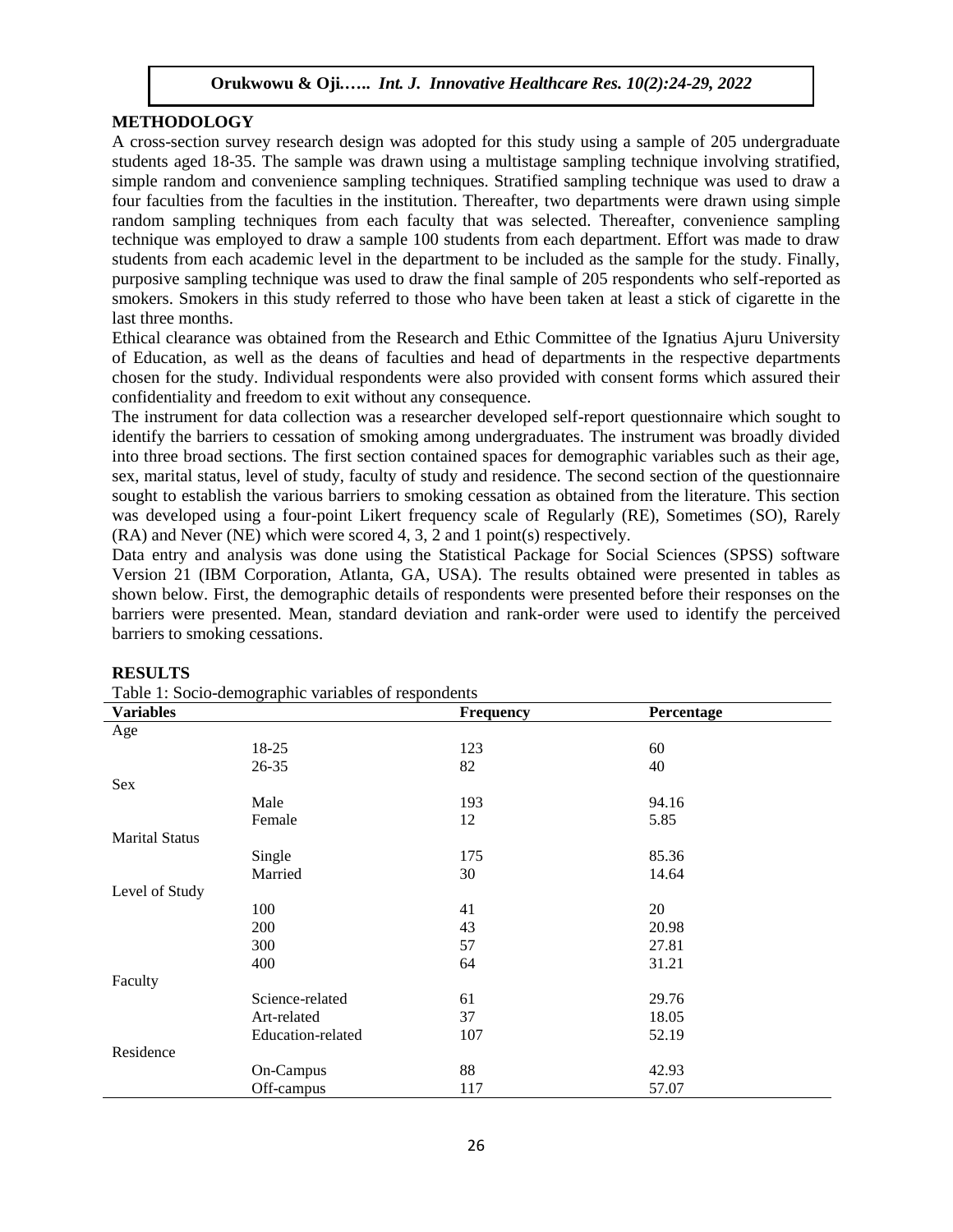# **Orukwowu & Oji***.***…..** *Int. J. Innovative Healthcare Res. 10(2):14-23, 2022*

From Table which showed the socio-demographic variables of respondents used in the study, it was shown that a total of 205 undergraduates were used for the study. The table further showed that 123 (60%) were between the ages of 18-25, while 82 (40%) were between 26-35 years. Furthermore, 193 (94.16%) were males while 12 (5.84%) were females, while 175 (85.36%) were singles with 30 (14.64%) indicated there were married. On their level of study, 41 (20%) were in 100 level, with 43 (20.98%) and 57 (27.81%) being in 200 and 300 levels respectively, while 64 (31.21%) indicated being in 400 level. In addition, 61 (29.76%), 37 (18.05%) and 107 (52.19%) reported being in science-related, art-related and education-related faculties respectively. On their residence, 88 (42.93%) reported residing on campus, while 117 (57.07%) indicated that they reside off-campus.

Table 2: Barriers to Smoking Cessation among undergraduates

| S/N            | <b>List of Barriers</b>                           | <b>Mean</b> | <b>SD</b> | <b>Rank</b>     | <b>Decision</b> |
|----------------|---------------------------------------------------|-------------|-----------|-----------------|-----------------|
|                | Craving/Physical addiction                        | 3.02        | 0.78      | 3 <sup>rd</sup> | Accepted        |
| 2              | Tried quitting before and it was too hard         | 3.11        | 0.81      | 1 <sup>st</sup> | Accepted        |
| 3              | Fear of losing companions and friends who smoke   | 2.67        | 0.77      | 6 <sup>th</sup> | Accepted        |
| $\overline{4}$ | Concerned that I would gain weight                | 2.27        | 0.61      | 9 <sup>th</sup> | Rejected        |
| -5             | Concern that I will feel sick                     | 2.59        | 0.65      | 7 <sup>th</sup> | Accepted        |
| 6              | Lack of substitute to help during the cessation   | 2.83        | 0.94      | 5 <sup>th</sup> | Accepted        |
|                | process                                           |             |           |                 |                 |
|                | Ridicule from friends and social network          | 2.42        | 0.64      | 8 <sup>th</sup> | Rejected        |
| 8              | Fear of failure after quitting                    | 3.04        | 0.73      | 2 <sup>nd</sup> | Accepted        |
| 9              | Negative effect of social media and entertainment | 2.90        | 0.82      | 4 <sup>th</sup> | Accepted        |

From the results shown in Table 2 on the barriers to smoking cessation among undergraduate students, it was shown that the major barriers in their order of difficulties included previous attempt to quit (mean = 3.11,  $SD = 0.81$ ), fear of failure after quitting (mean = 3.04,  $SD = 0.73$ ), craving/physical addiction (mean  $= 3.02$ , SD = 0.78), negative effect of social media and entertainment (mean = 2.90, SD = 0.82), lack of substitute to help during the cessation process (mean  $= 2.83$ , SD  $= 0.94$ ), fear of losing companions and friends who smoke (mean = 2.67,  $SD = 0.77$ ) as well as concerns about falling sick (mean = 2.59,  $SD =$ 0.65). On the other hand, some factors which were not accepted as barriers included ridicule from friends and social network (mean = 2.42,  $SD = 0.64$ ) and concerns about weight gain (mean = 2.27,  $SD = 0.61$ ).

#### **DISCUSSION OF FINDINGS**

Despite the deleterious effect of smoking on the physical, mental, social and economic health of young people, including undergraduates, recent evidence points that many still indulge in this act. Despite repeated warnings from government agencies and even cigarette manufacturers, many individuals still find it hard to break free from the habit. It was against this background that this study sought to determine some barriers and obstacles against smoking cessation among undergraduate students in Ignatius Ajuru University of Education.

From the result obtained, the major obstacle holding back the respondents from smoking cessation is their concerns that they have tried quitting before but it was too hard. This phenomenon is what is generally referred to as learned helplessness. Many respondents have after repeated effort realized that they eventually relapsed which is thus a major barrier against their effort to break free from smoking. The result from this study is similar to that obtained by Qidwai (2004) who obtained that many among patients in Pakistan, there is a significant tendency for many to stop making attempts to break cease smoking after more than one attempt. Also, in their study of barriers to smoking cessation in Singapore, Joshi et al (2010) obtained that most respondents stated after trying to quit smoking with no success, they have decided to continue smoking.

Another identified barrier to smoking cessation from this study is craving and physical addiction. This result is not surprising but expected because it is evident that smoking is a leading cause of nicotine addiction globally. According to a systematic review by Flemming et al (2015) on smoking cessation among partners of pregnant women, the major barrier identified was addiction to smoking. Similarly, as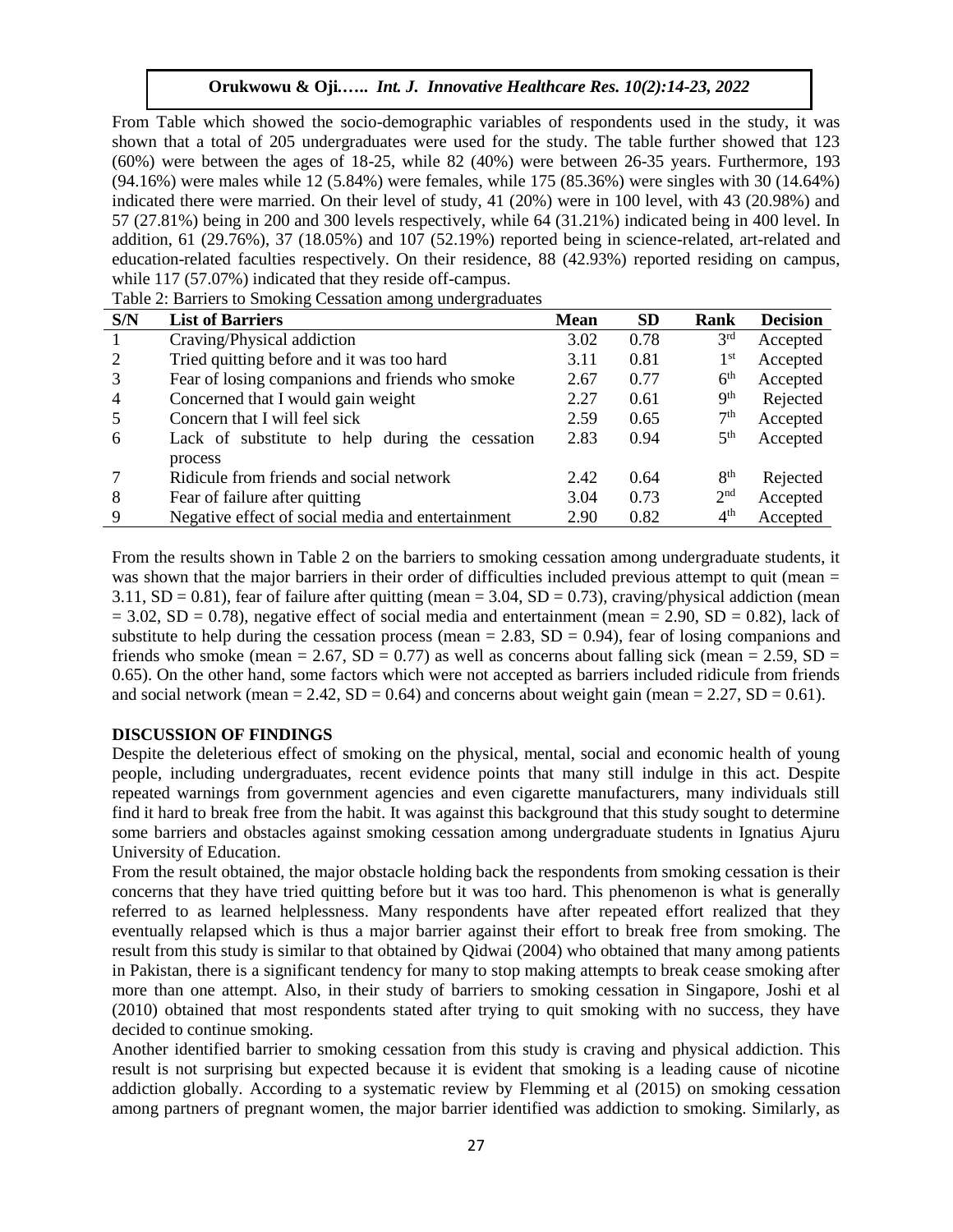# **Orukwowu & Oji***.***…..** *Int. J. Innovative Healthcare Res. 10(2):14-23, 2022*

Igwe et al., (2021) obtained from their study, even though undergraduates in Nigerian universities have adequate knowledge on the harmful effects of smoking, the addiction to the substance is a major factors why most of them cannot stop smoking. Another result obtained from the study showed that another major factor which was a barrier to smoking cessation is the negative effect of social media and entertainment. This result is not surprising but expected because in social media and other forms of entertainment, there is a considerable glamorization of smoking behaviour by celebrities and other social media influencers. Furthermore, the widespread use of social media by undergraduate could imply that many undergraduates would be exposed to contents where smoking is promoted. As Renzelli (2020), most tobacco companies have resorted to using social media influencers to promote smoking and sales of cigarettes.

Finally, one of the major barriers to smoking cessation identified among the respondents is the lack of substitute to help during the cessation process. As Popova and Ling (2013) advanced, the use of alternatives or substitute to tobacco smoking is very helpful in the process of helping individuals break free from the addiction process. However, like they concluded, alternative tobacco products are attractive to smokers who want to quit smoking, but these data did not indicate that alternative tobacco products promote cessation.

# **CONCLUSION**

This study revealed that the major factors which are barriers to smoking cessation among undergraduate students includes previous failure to quit, negative effect of social media and entertainment, concerns about health, and physical addiction. In this direction, seminars/workshops should be conducted on campuses to enlighten students on the hazards of cigarette smoking, while also providing strategies on how to successfully overcome smoking addiction. Lectures could be delivered on public advocacy days to draw awareness. Public health practitioners should build a robust information database to provide alternative for those making attempts to stop smoking.

#### **Limitations of the Study**

There are some limitations to this study. First of all, this survey was limited to one of all the universities in Nigeria, which is located in a particular region. This may limit the generalizability of the findings. Also, the data were collected among students that were available on the day of the survey and selfreported use of tobacco products may have been under-reported, and recall bias was likely to occur in the study. Despite this challenge, it is believed that this study has contributed to knowledge by establishing the perceived factors which are considered barriers to smoking cessation among students.

## **REFERENCES**

- Chean, K. Y., Goh, L. G., Liew, K. W., Tan, C. C., Choi, X. L., Tan, K. C., & Ooi, S. T. (2019). Barriers to smoking cessation: a qualitative study from the perspective of primary care in Malaysia. *BMJ open*, *9*(7), e025491. https://doi.org/10.1136/bmjopen-2018-025491
- Egbe, C.O., Egbochukwu, E. O., Petersen, I., & Meyer-Weitz, A. (2016). Cigarette smoking among Southern Nigeria youth and what geopolitical zones got to do with it. *Vulnerable Children and Youth Stud, 1*, 1-12.
- Emerole, C. A. J., Chineke, H. N., Diwe, K. C., & Onubeze, D. P. M. (2013). Prevalence of smoking among undergraduates of Imo State University Owerri, South Eastern Nigeria. *Nigerian Journal of General Practice, 11*, 43-47.
- Flemming, K., Graham, H., McCaughan, D. *Angus, K., & Bauld, L. (2015).* The barriers and facilitators to smoking cessation experienced by women's partners during pregnancy and the post-partum period: a systematic review of qualitative research. *BMC Public Health* 15, 849 (2015). https://doi.org/10.1186/s12889-015-2163-x
- Hameed, H. & Makih, D. (2021). Barriers to Cigarette Smoking Cessation in Pakistan: Evidence from Qualitative Analysis. Retrieved from https://doi.org/10.1155/2021/9592693